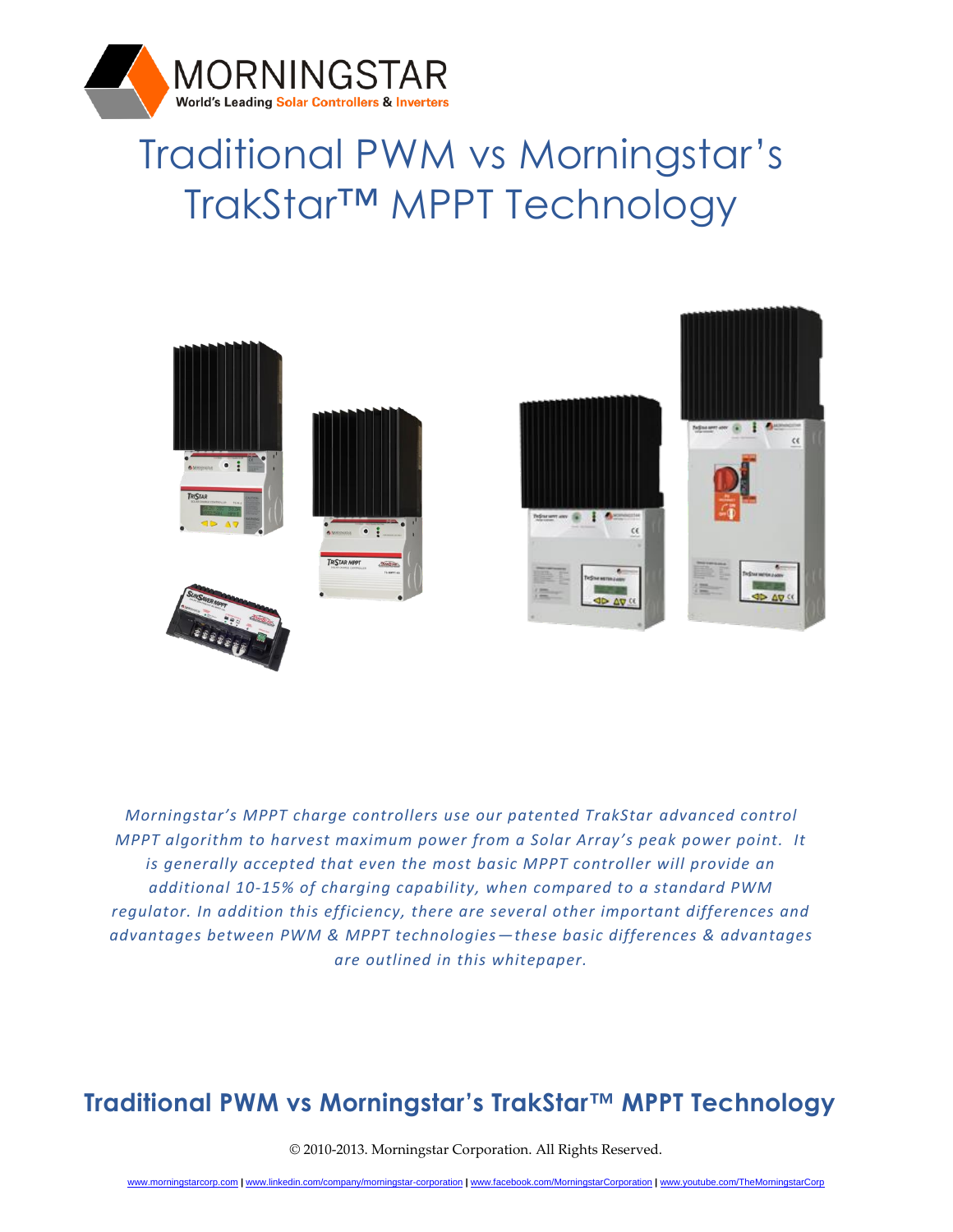Morningstar MPPT (Maximum Power Point Tracking) charge controllers'

### *Introduction:*



utilize Morningstar's own patented, advanced TrakStar MPPT technology to harvest the maximum amount of

power from the solar array. It is generally accepted that even the most basic MPPT controllers will provide an additional 10‐15% of charging capability compared to a standard PWM regulator. In addition this efficiency, there are several other important differences and advantages between PWM & MPPT technologies these basic differences & advantages are outlined in this whitepaper. This whitepaper will also provide an explanation on how to properly size solar arrays for each type of controller.

#### *PWM Charging:*

Traditional solar regulators featuring PWM (Pulse Width Modulation) charging operate by making a connection directly from the solar array to the battery bank. During bulk charging when there is a continuous connection from the array to the battery bank, the array output voltage is 'pulled down' to the battery voltage. The battery voltage adjusts slightly up depending on the amount of current provided by the array and the size and characteristics of the battery.

*TrakStar MPPT*

*Morningstar's Advanced Control Algorithm to Harvest Maximum Power from a Solar Array's Peak Power Point* 

Even the largest and most efficient controller can give up crucial power if it is not tracking the power point of the module correctly.

• • •

Speed and logic in the tracking algorithm will yield gains that pure size and efficiency cannot make on their own.



Page 1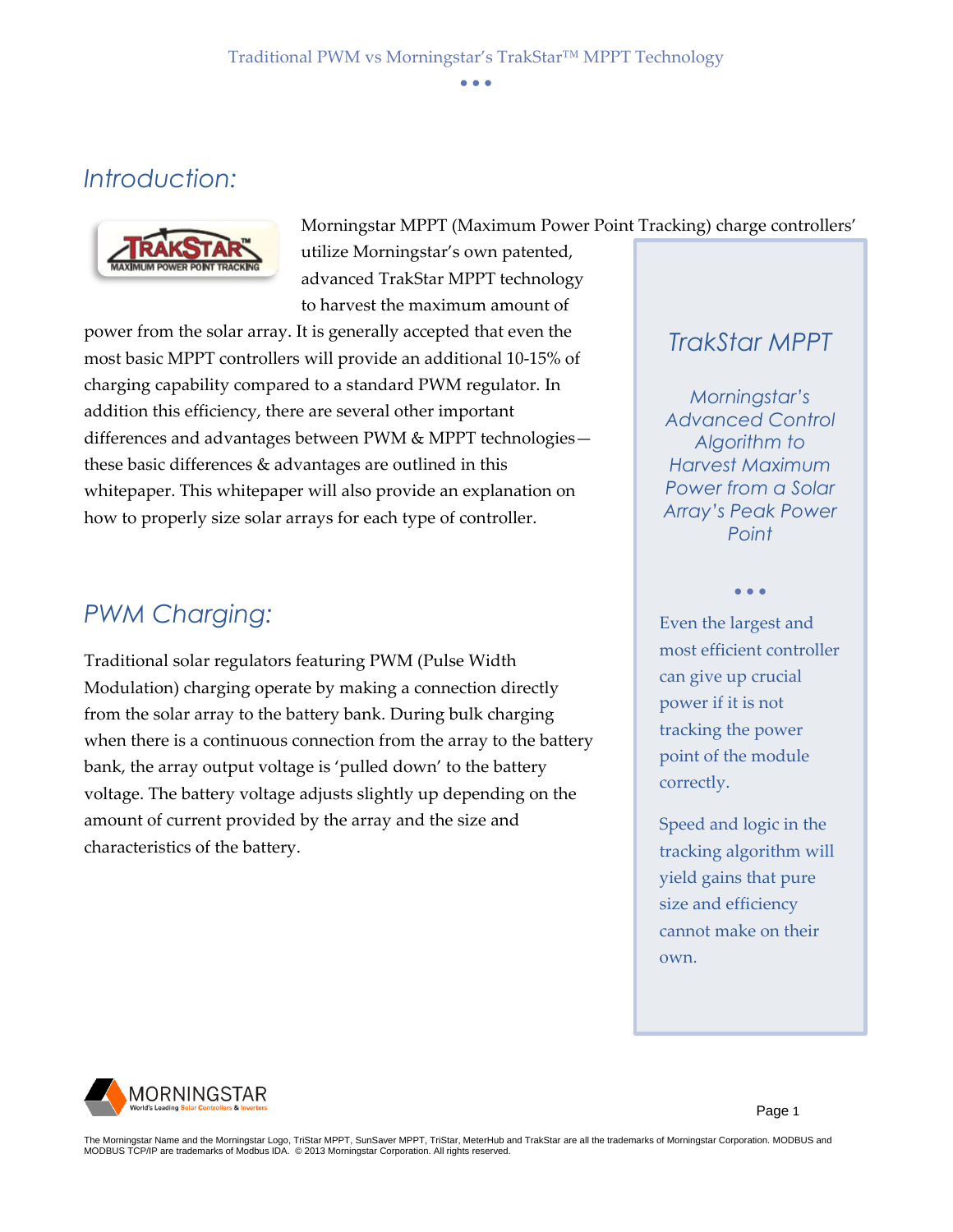The Vmp (maximum power voltage) is the voltage where the product of the output current and output voltage (amps \* volts) is greatest and output power (watts = amps \* volts) is maximized. Module wattage ratings (e.g. 100W, 205W) are based on Pmp (maximum power) at Vmp under standard test conditions (STC).

Using a nominal 12V system as an example, the battery voltage will normally be somewhere between 10 – 15 VDC. However, 12V nominal solar modules commonly have a Vmp(STC) of about 17V. When the array (having Vmp of 17V) is connected to the batteries for charging, the batteries pull down the output voltage of the array. Thus, the array is not operating at its most efficient voltage of 17V, but rather at somewhere between 10 and 15V. The following graphs illustrate this phenomenon:

The greater the difference between battery voltage and the Vmp of the array, the more energy is wasted by a PWM controller during bulk charging.



Because these traditional controllers rarely operate at the Vmp of the solar array, potential energy is being wasted that could otherwise be used to better charge the battery bank and maintain power for system loads. The greater the difference between battery voltage and the Vmp of the array, the more energy is wasted by a PWM controller during bulk charging.



Page 2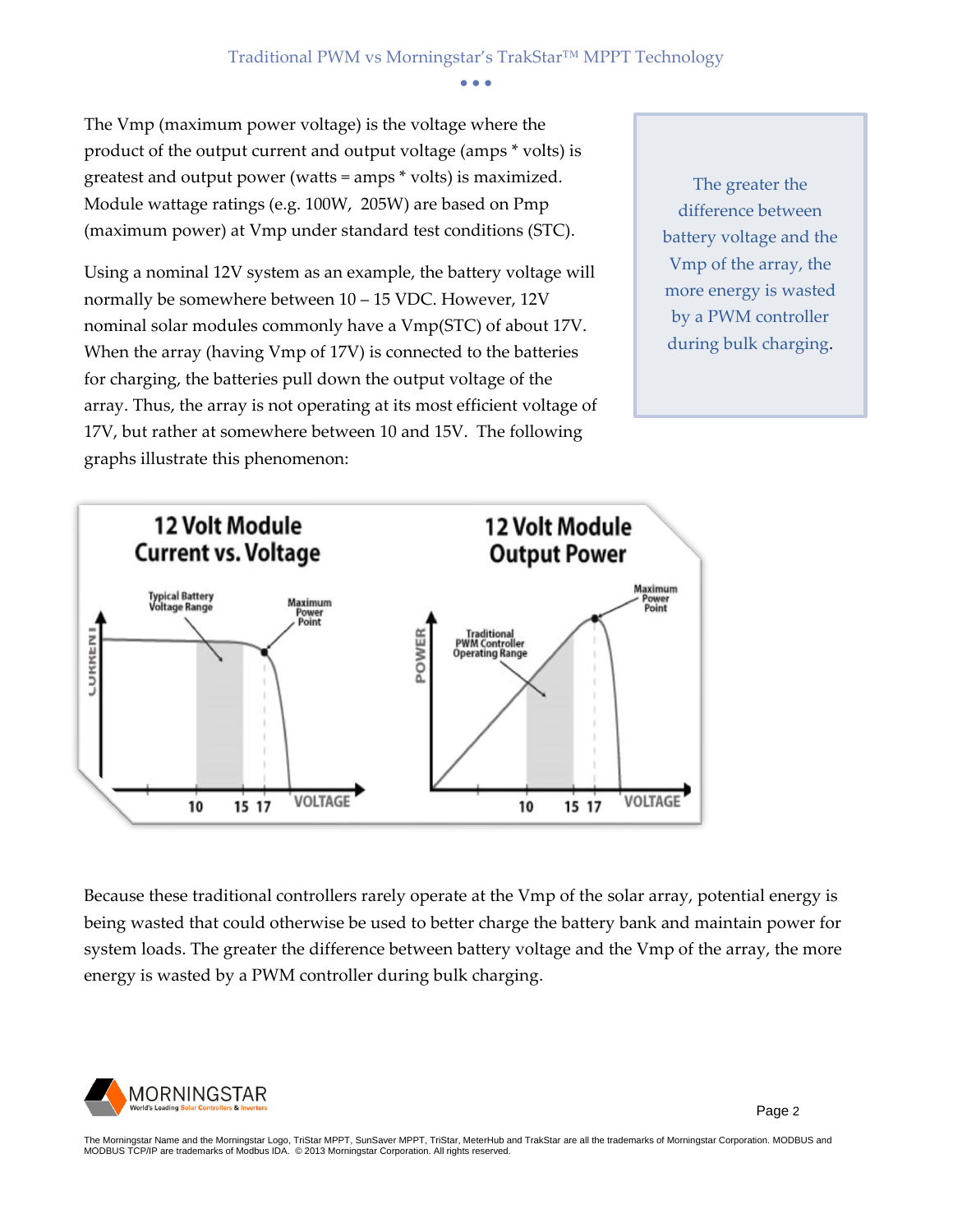#### *TrakStar™ Maximum Power Point Tracking:*

Morningstar MPPT controllers feature TrakStar technology, designed to quickly and accurately determine the Vmp (maximum power voltage) of the solar array. TrakStar MPPT controllers 'sweep' the solar input to determine the voltage at which the array is producing the maximum amount of power. The controller harvests power from the array at this Vmp voltage and converts it down to battery voltage, boosting charging current in the process.

Because power in is equal to the power out of the controller (assuming 100% efficiency, neglecting wiring and conversion losses), it follows that a down‐conversion of voltage corresponds to a proportional increase in current. Power (watts) is equal to the product of voltage and current, therefore, if voltage is reduced current must be increased to keep the input/output power equal.

Assuming 100% efficiency:

Input Power = Output Power

Volts In \* Amps In = Lower Volts Out \* Higher Amps Out For example: a 100W panel (Vmp of 17V) is used to charge a battery at 12V with a TrakStar MPPT controller. In ideal conditions, 5.88A of solar current flow into the MPPT (100W /  $17V = 5.88$ A). But the output voltage (battery voltage) is 12V, meaning current flow to the battery is 8.33A  $(100W / 12V = 8.33A)$ . You can see that the greater the voltage



difference between the Vmp and the battery, the more "boost" current the battery will receive. The graph on the left illustrates the advantage of operating at the TrakStar MPPT.

A consequence of getting more "boost" when the voltage difference is greater: the less charged the batteries are (lower battery voltage), the more "boost" current they will receive. This



#### **Staying on Track**

- Sweeps full array from 0-150V in one tenth of a second!
- Some controllers can take up to 30 seconds, during which power levels could change.
- Other controllers use dynamic tracking, adjusting locally, which can result in missing the true Vmp.

#### **Flexible Sweep Intervals**

- » Morningstar's MPPT charge controllers sweep the array more often when array voltages change.
- » Enabling it to spend more time on the maximum power point.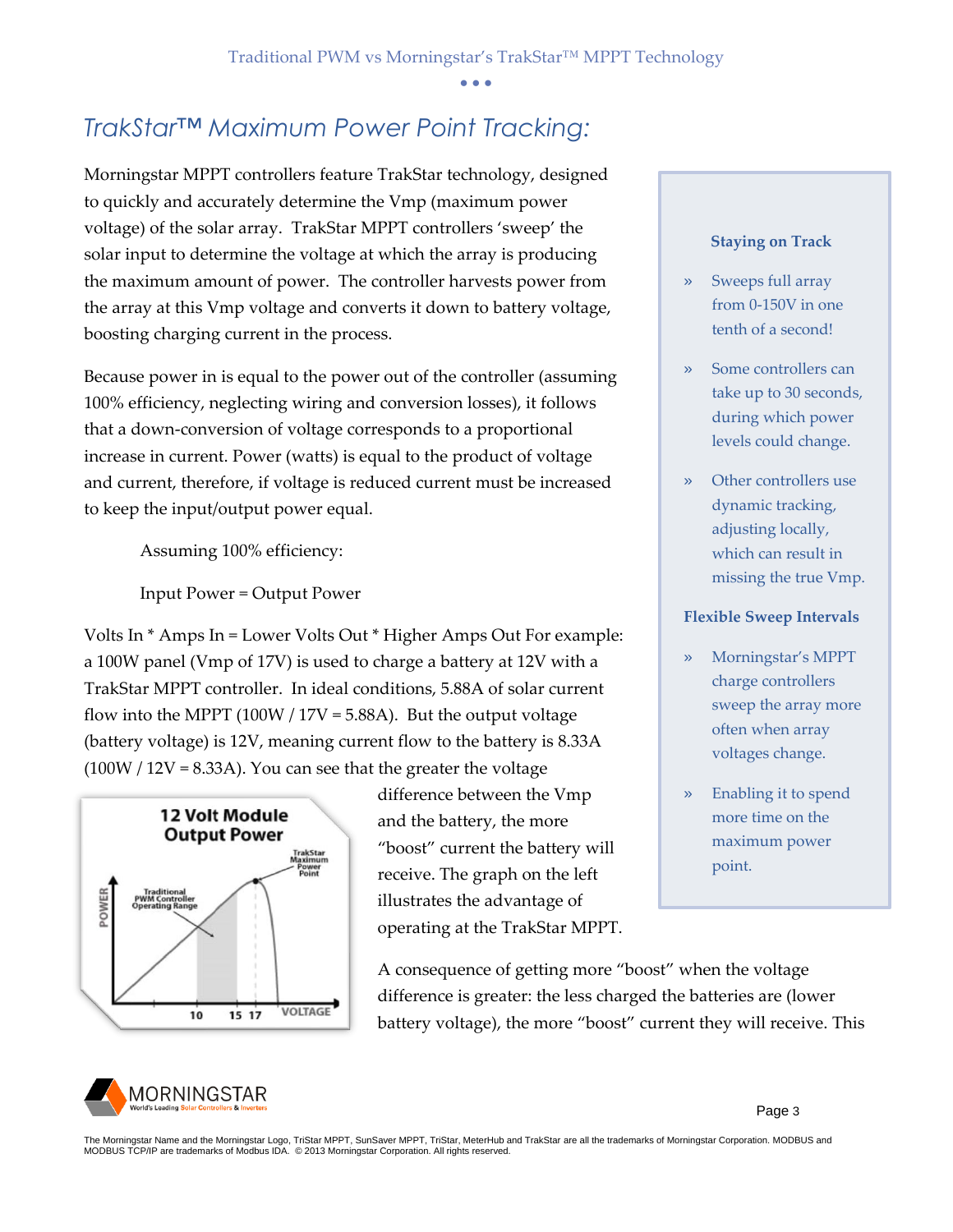is precisely the time when batteries will benefit from an increased amount of charging current.

#### *Environmental Considerations:*

Environmental conditions will cause the Vmp of a solar array to fluctuate with partial array shading and module temperature having the most impact. MPPT technology allows the system to track the changing Vmp and maximize energy harvest in any environmental conditions.

Another noticeable increase in charging efficiency, or taking advantage of the voltage differential "boost" will be seen in colder temperatures. As solar modules drop in temperature, their Vmp increases (see Appendix). Using a standard PWM regulator, a decrease in temperature would correspond in almost no change in power. Since the array current stays the same the charging current picks nothing up from the increased voltage. However, an MPPT controller tracks the increasing Vmp and converts the excess voltage being produced into additional charging current. In general, any rise in Vmp will increase an MPPT controller's harvest relative to a PWM controller. (Conversely, any drop in Vmp will decrease an MPPT controller's harvest relative to a PWM controller).

As seasons change, the angle of the sun striking a solar module will change as well (assuming stationary modules). The greater the angle of incidence, the less power a module will ultimately produce. During times of the year where the angle of incidence is greatest (and relative power output is decreased), MPPT technology is very useful for harvesting the maximum amount of energy.

MPPT controllers can play a big role in helping improve system performance, especially autonomy considerations, for keeping the batteries charged during the winter months with less daylight hours and sometimes poor incident angle. Again, the additional "boost" is the greatest when it may be needed the most.

#### *Array Sizing for PWM Regulators:*

The first consideration in sizing the array for a PWM controller is open circuit voltage (Voc). Every controller has a maximum input voltage rating. The array must have a temperature compensated (see Appendix) Voc less than the controller's maximum input voltage rating. During PWM switching cycles, the controller input is exposed to the array open circuit voltage. Using an array with a temperature compensated Voc greater than the controller input rating will damage the controller. Next, consider the maximum power voltage (Vmp). The Vmp of the array needs to be higher than the battery's maximum charging voltage.

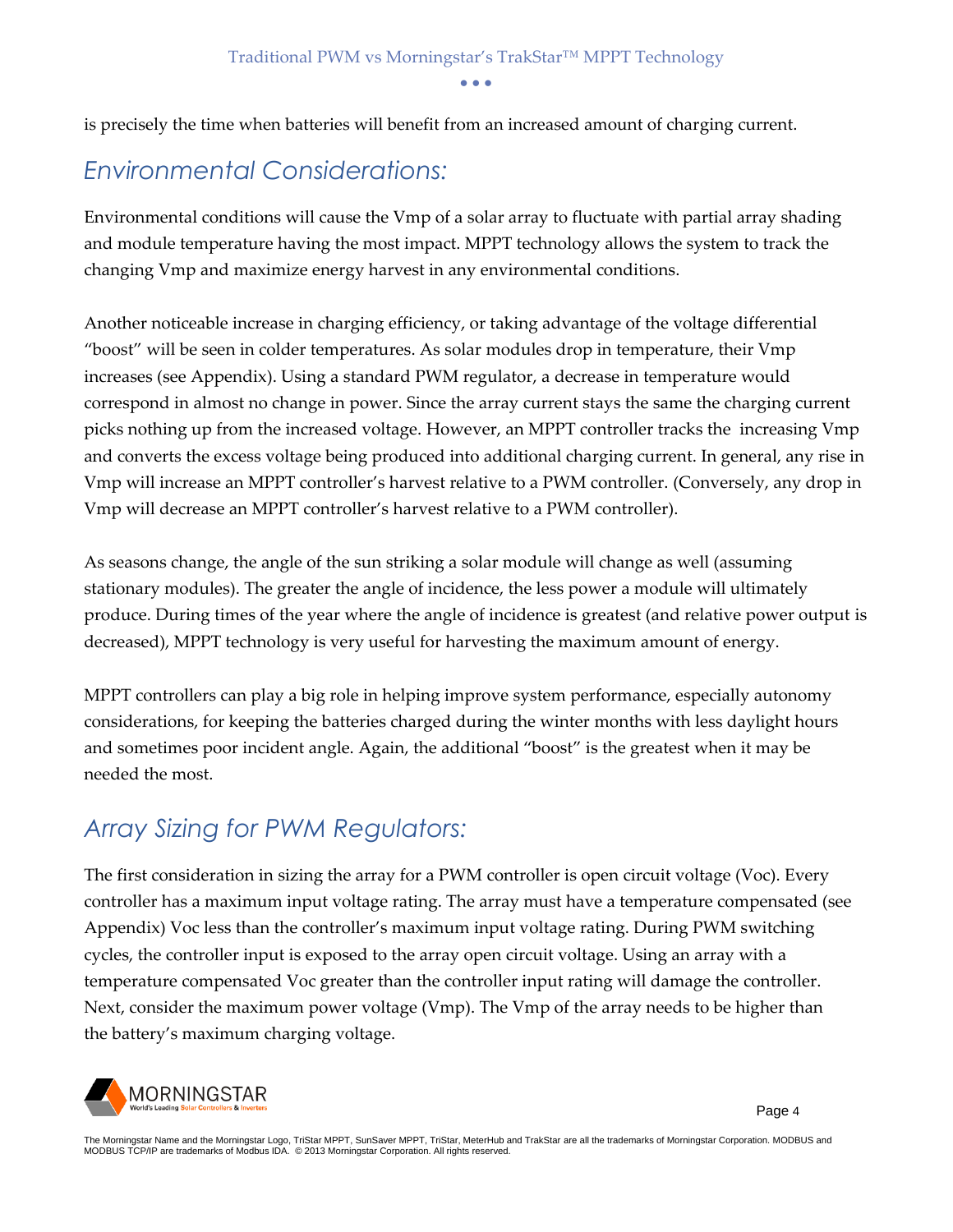Recommended values for Vmp are listed below:

12V systems: Vmp > 15V 24V systems: Vmp > 30V 36V systems: Vmp > 45V 48V systems: Vmp > 60V

A PV module's output current will decrease significantly at voltages higher than Vmp and will be 0 Amps at Voc. Therefore, the temperature compensated Vmp of the array should be higher than full battery voltage to ensure effective charging over the entire battery voltage range.

*NOTE: The Vmp of the array should be higher than, but as close to, the maximum battery voltage as possible. Vmp significantly higher than max battery voltage reduces efficiency and puts more stress on the switching components of the regulator. Typically, for proper performance, 36 Cell or 72 Cell off‐grid modules (Vmp ≈ 17 to 18 V for every 12V nominal battery voltage) should be used with PWM controllers.*

Finally, the current output of the array is considered. Unlike MPPT controllers, standard PWM controllers are not able to "boost" the amount of charging current by converting excess input voltage into amperage. This means that the input current from the solar array will be equal to the output current delivered to the battery. The solar array must be sized so that the short circuit current (Isc) does not exceed the nameplate current rating of the controller being used. An array with Isc greater than the current rating of the regulator may consistently trip overcurrent protections or damage the unit.

IMPORTANT: Local code may require additional reductions in maximum input Isc levels.

*NOTE: Morningstar offers a String Sizer tool to assist in the proper sizing/configuration of your solar array with Morningstar controllers. Users may choose between a selection of pre‐populated module data or input their own module specifications. This tool also allows adjustment of design parameters such as range of expected battery voltages and min/max temperatures at the site. A link to the String Calculator can be found on the Morningstar homepage: [www.morningstarcorp.com.](http://www.morningstarcorp.com/)*

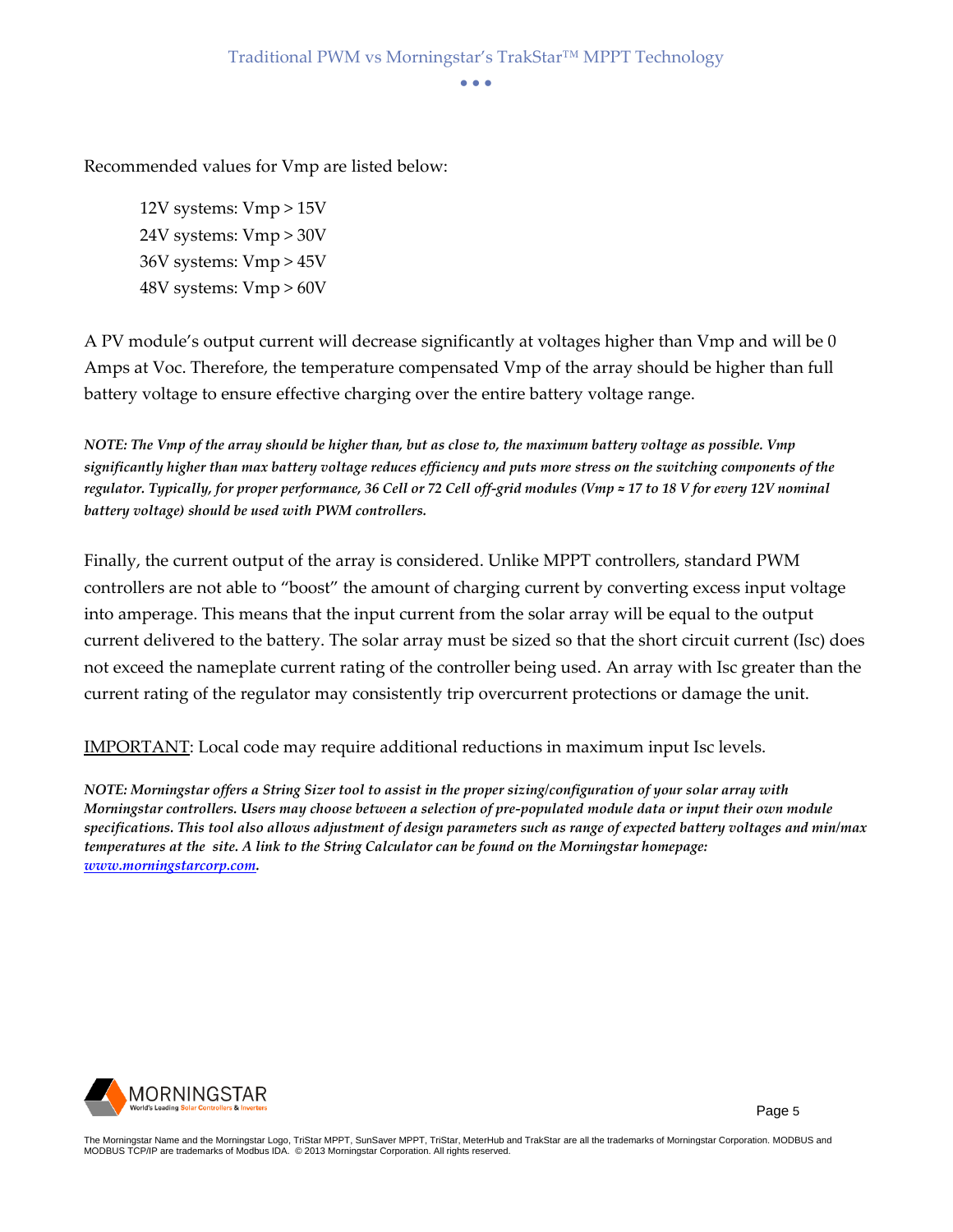#### *Array Sizing for MPPT Regulators:*

As with PWM regulators, the most basic concern when sizing an MPPT solar array is open circuit voltage (Voc). The temperature compensated (see Appendix) Voc of the array must be less than the maximum input voltage rating of the MPPT controller. Higher Voc has the potential to damage the unit.

For a given MPPT current rating and nominal system voltage, there is an effective maximum solar array wattage that can be used. Morningstar MPPT controllers have current ratings which specify the maximum battery charge current the unit can support. NOTE: The battery charge current will be higher than the solar input current due to the MPPT's ability to "boost" charging amperage. The MPPT output current rating multiplied by the battery voltage is the maximum amount of power which can be used for charging the batteries. Any amount of power in excess of this could be lost when the controller limits the charging current to the maximum output current level:

Example #1:

- o A 15A MPPT controller is being used in a 12V nominal system (actual battery voltage between 10V and 15V).
- $\circ$  Multiplying current rating and battery voltage gives about 200W (15A  $*$  13.3V = 200W).
- o The recommended maximum array wattage for this system is therefore 200W.

Example #2:

- A 15A MPPT controller is now being used in a 24V nominal system (actual battery voltage between 20V and 30V).
- The recommended maximum array wattage will therefore be 400W (15A  $*$  26.6V = 400W).

#### *It is important to note that exceeding the maximum array wattage for a given controller/nominal voltage combination will not damage the controller.*

It is important to note that exceeding the maximum array wattage for a given controller/nominal voltage combination will not damage the controller. Any wattage in excess of the max array wattage will simply be lost. (i.e. Using a 300W array in a system where the max array W is only 200W will not damage the controller, but the 300W array will have an operating power of approximately 200W maximum).

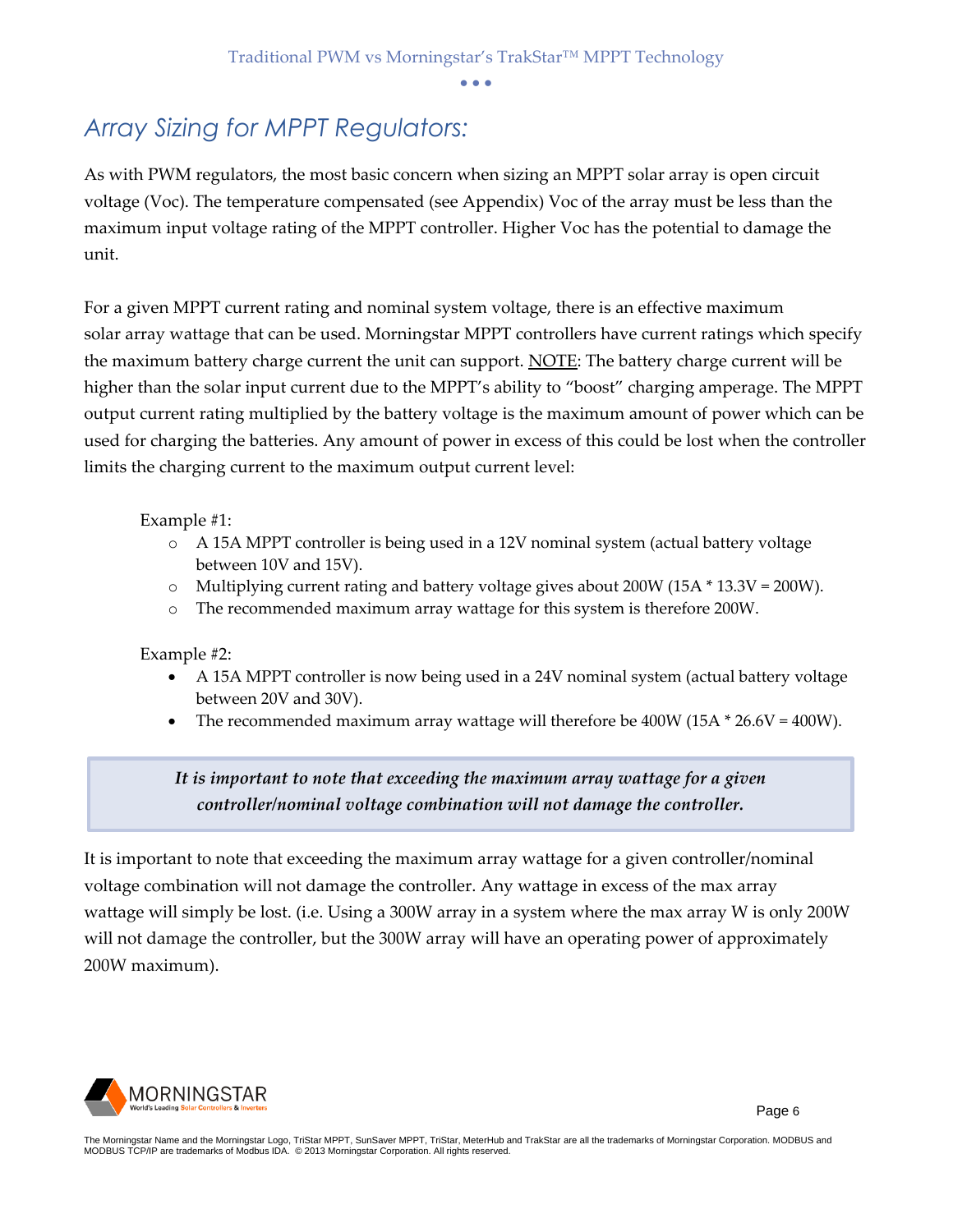IMPORTANT: MPPT controllers can be used with off‐grid or grid-tied modules. PWM controllers should only be used with off‐grid modules.

### *Maximizing Efficiency:*

Morningstar TrakStar™ MPPT controllers will operate at slightly different efficiencies depending upon the nominal battery voltage being used, the Vmp of the array, and the total wattage of the array. These efficiency curves are printed in the appropriate manual for every Morningstar MPPT controller. This data can be used to optimally size your solar array for best performance and maximum energy harvest.

*NOTE: Morningstar offers a String Sizer tool to assist in the proper sizing/configuration of your solar array with Morningstar controllers. Users may choose between a selection of pre‐populated module data or input their own module specifications. This tool also allows for the adjustment of design parameters such as range of expected battery voltages and min/max temperatures expected at the installation site. A link to the String Calculator can be found on the Morningstar homepage: [www.morningstarcorp.com.](http://www.morningstarcorp.com/)*



Page 7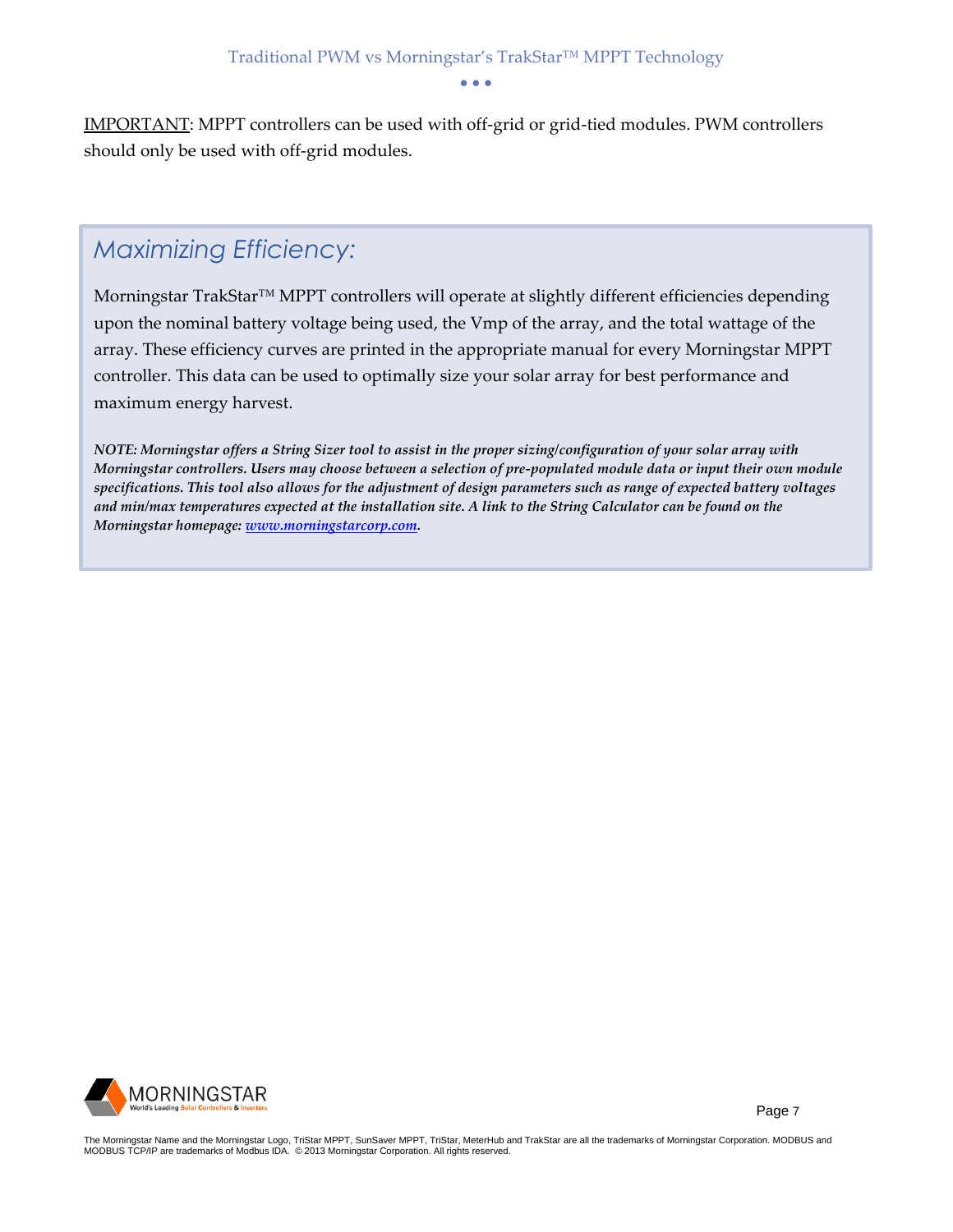#### *Maximizing MPPT Boost with a Morningstar MPPT Controller:*

Morningstar's *patented TrakStar MPPT technology* sets itself apart from other less effective MPPT solar controllers on the market. Because of the following advantages Morningstar maintains consistently better output power which translates into more MPPT Boost:

- Consistently higher efficiencies under all operating conditions
- Lower self-consumption power losses
- No fans (lower efficiency power losses get turned into heat so fans are needed to use up additional charging power)
- Staying on Track. (Operates at MPPT levels more of the time)

*This additional energy translates into a more consistently larger MPPT Boost. Given an MPPT boost of 10%, just 1% higher efficiency would mean 10% more MPPT boost.*

#### *PWM Over MPPT:*

The preceding discussion of PWM vs. MPPT may cause some to wonder why a PWM controller would ever be chosen in favor of an MPPT controller. There are indeed instances where a PWM controller can be a better choice than MPPT and there are factors which will reduce or negate the advantages the MPPT may provide. The most obvious consideration is cost. MPPT controllers tend to cost more than their PWM counterparts. When deciding on a controller, the extra cost of MPPT should be analyzed with respect to the following factors:

- 1. Low power (specifically low current) charging applications may have equal or better energy harvest with a PWM controller. PWM controllers will operate at a relatively constant harvesting efficiency regardless of the size of the system (all things being equal, efficiency will be the same whether using a 30W array or a 300W array). MPPT regulators commonly have noticeably reduced harvesting efficiencies (relative to their peak efficiency) when used in low power applications. Efficiency curves for every Morningstar MPPT controller are printed in their corresponding manuals and should be reviewed when making a regulator decision. (Manuals are available for download on the Morningstar website).
- 2. As explained in the Environmental Considerations section, the greatest benefit of an MPPT regulator will be observed in colder climates (Vmp is higher). Conversely, in hotter climates Vmp is reduced. A decrease in Vmp will reduce MPPT harvest relative to PWM. Average ambient temperature at the installation site may be high enough to negate any charging advantages the MPPT has over the

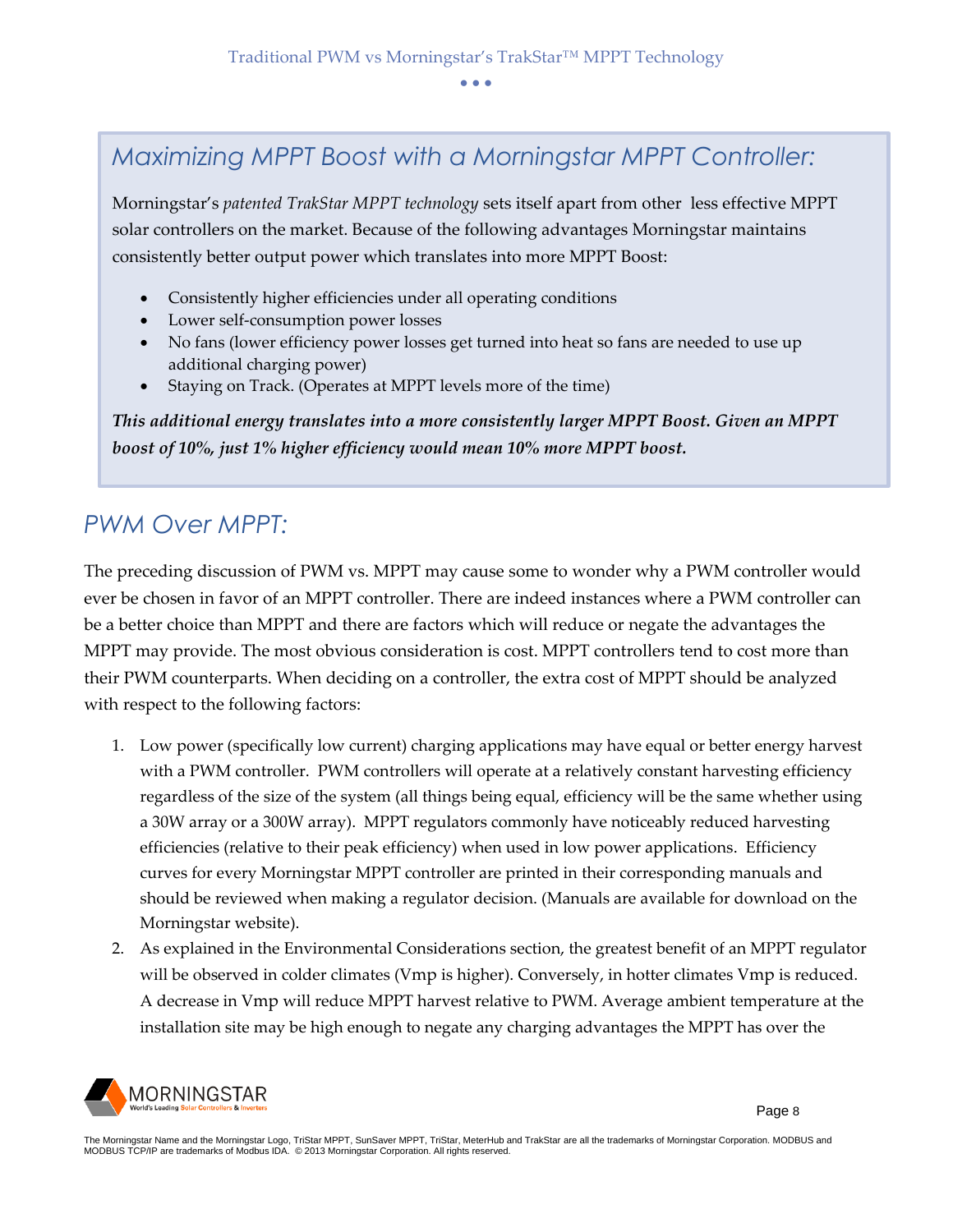PWM. It would not be economical to use MPPT in such a situation. Average temperature at the site should be a factor considered when making a regulator choice (See Appendix).

3. Systems in which array power output is significantly larger than the power draw of the system loads would indicate that the batteries will spend most of their time at full or near full charge. Such a system may not benefit from the increased harvesting capability of an MPPT regulator. When the system batteries are full, excess solar energy goes unused. The harvesting advantage of MPPT may be unnecessary in this situation especially if autonomy is not a factor.

| <b>Technology Comparison</b>                                                                                         |                                                                                                                        |  |  |  |  |  |
|----------------------------------------------------------------------------------------------------------------------|------------------------------------------------------------------------------------------------------------------------|--|--|--|--|--|
| <b>PWM Charge Control</b>                                                                                            | <b>MPPT Charge Control</b>                                                                                             |  |  |  |  |  |
| PV array & battery voltages must match                                                                               | PV array voltage can be much higher<br>than battery voltage                                                            |  |  |  |  |  |
| Operates at battery voltage so it<br>performs well in warm temperatures and<br>when the battery is almost full       | Operates above battery voltage so it is<br>can provide "boost" in cold<br>temperatures and when the battery is<br>low. |  |  |  |  |  |
| Typically recommended for use in<br>smaller systems where "boost" benefits<br>are minimal.                           | 170W or higher to take advantage of<br>"boost" benefits more                                                           |  |  |  |  |  |
| Must use off-grid PV modules typically<br>with Vmp $\approx$ 17 to 18 Volts for every 12V<br>nominal battery voltage | Enables the use of lower cost/grid-tie<br>PV Modules helping bring down the<br>overall PV system cost                  |  |  |  |  |  |
| PV array sized in Amps (based on current<br>produced when PV array is operating at<br>battery voltage)               | PV array sized in Watts (based on the<br>Controller Max. Charging Current x<br><b>Battery Voltage)</b>                 |  |  |  |  |  |
| Simpler series switching charge control<br>circuit                                                                   | Additional Energy Harvest by operating<br>at PV peak power point rather than<br>battery voltage                        |  |  |  |  |  |

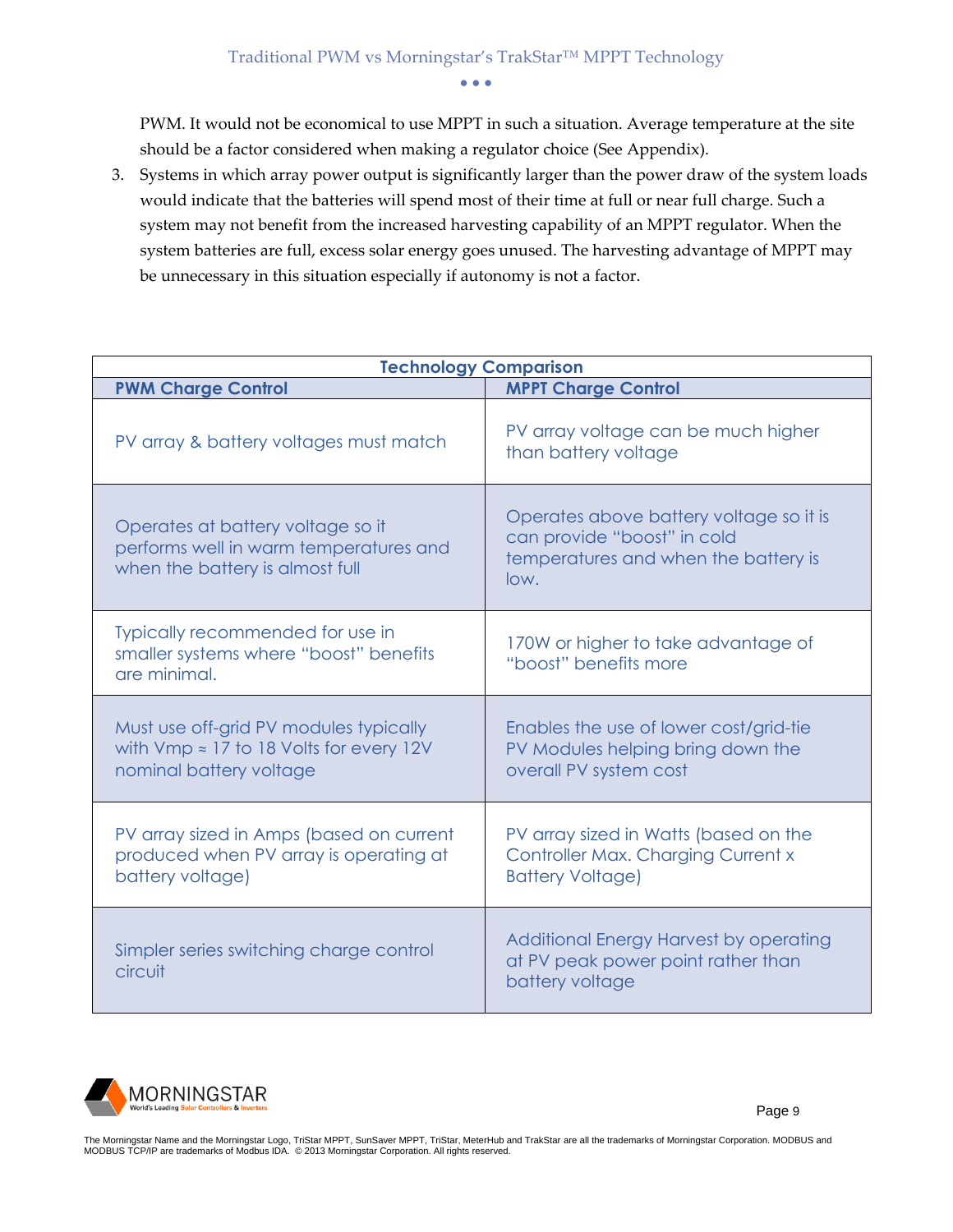#### *Morningstar's MPPT Controllers:*

Morningstar presently offers five MPPT controllers: SunSaver MPPT™ for small PV systems and four TriStar MPPT™ controllers for larger PV systems, as summarized below:







**SunSaver** 

| <b>MPPT</b>                |                        | <u> TriStar MPPT</u> | <b>TriStar MPPT-600V</b> |                |            |            |  |
|----------------------------|------------------------|----------------------|--------------------------|----------------|------------|------------|--|
|                            | <b>Maximum Battery</b> |                      |                          |                |            |            |  |
| Current                    |                        | 15 amps              | 30 amps                  | 45 amps        | 60 amps    | 60 amps    |  |
|                            | Max. Solar Input       |                      |                          |                |            |            |  |
|                            | 12 volt                | 200 watts            | 400 watts                | 600 watts      | 800 watts  |            |  |
|                            | 24 volt                | 400 watts            | 800 watts                | 1200 watts     | 1600 watts | 3200 watts |  |
|                            | 48 volt                | none                 | 600 watts                | 2400 watts     | 3200 watts | 3200 Watts |  |
| Max. PV Open               |                        |                      |                          |                |            |            |  |
|                            | <b>Circuit Voltage</b> | 75 volts             | 150 volts                |                | 150 volts  | 600 volts  |  |
| <b>Communication Ports</b> |                        |                      |                          |                |            |            |  |
|                            | MeterBus               | Yes                  | Yes                      | Yes            | Yes        | Yes        |  |
|                            | EIA-232                | No                   | Yes                      | Yes            | Yes        | Yes        |  |
|                            | EIA-485                | N <sub>o</sub>       | N <sub>o</sub>           | No             | Yes        | Yes        |  |
|                            | Ethernet               | No                   | N <sub>o</sub>           | N <sub>o</sub> | Yes        | Yes        |  |



Page 10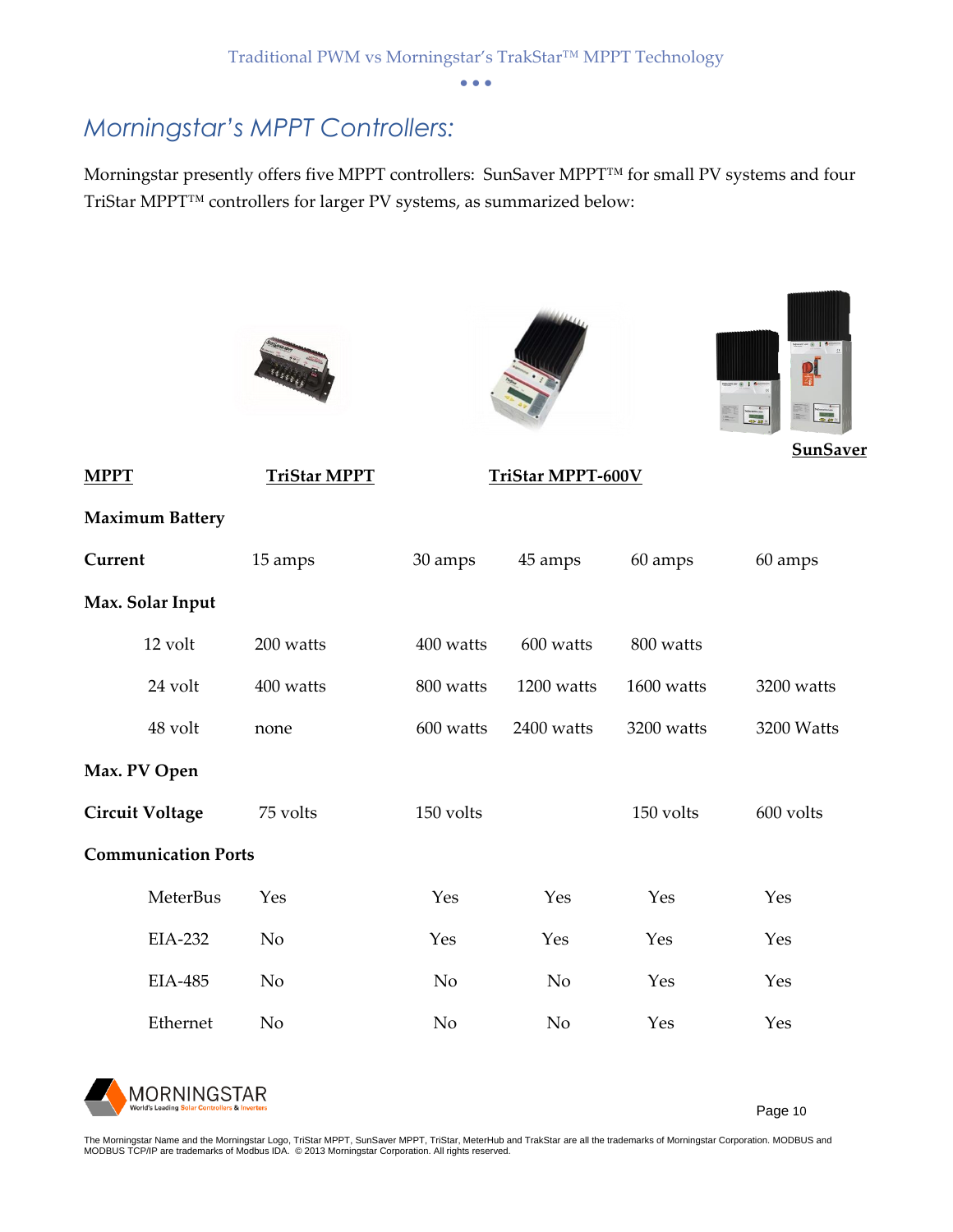

## *Wrap-Up:*

The Solar Charge Controller is the Heart of a Stand-alone PV System. So what should you consider to choose the right solar charge controller? Here is a *Charge Controller Checklist* that may help:

- ✓ *PWM or MPPT*
- ✓ *Environmental Conditions*
- ✓ *Accurate Fixed or Adjustable Regulation Set Points*
- ✓ *Protections:*
	- ✓ *Lightning & Voltage Transient*
	- ✓ *Environmental (Tropicalization)*
	- ✓ *Electronic*
	- ✓ *Electrical Isolation*
- ✓ *Communication Protocols & Interfaces:*
	- ✓ *Open (or Proprietary)*
		- ✓ *Modbus TCP/IP, SNMP & SMTP*
		- ✓ *Ethernet, EIA-485 & EIA-232*

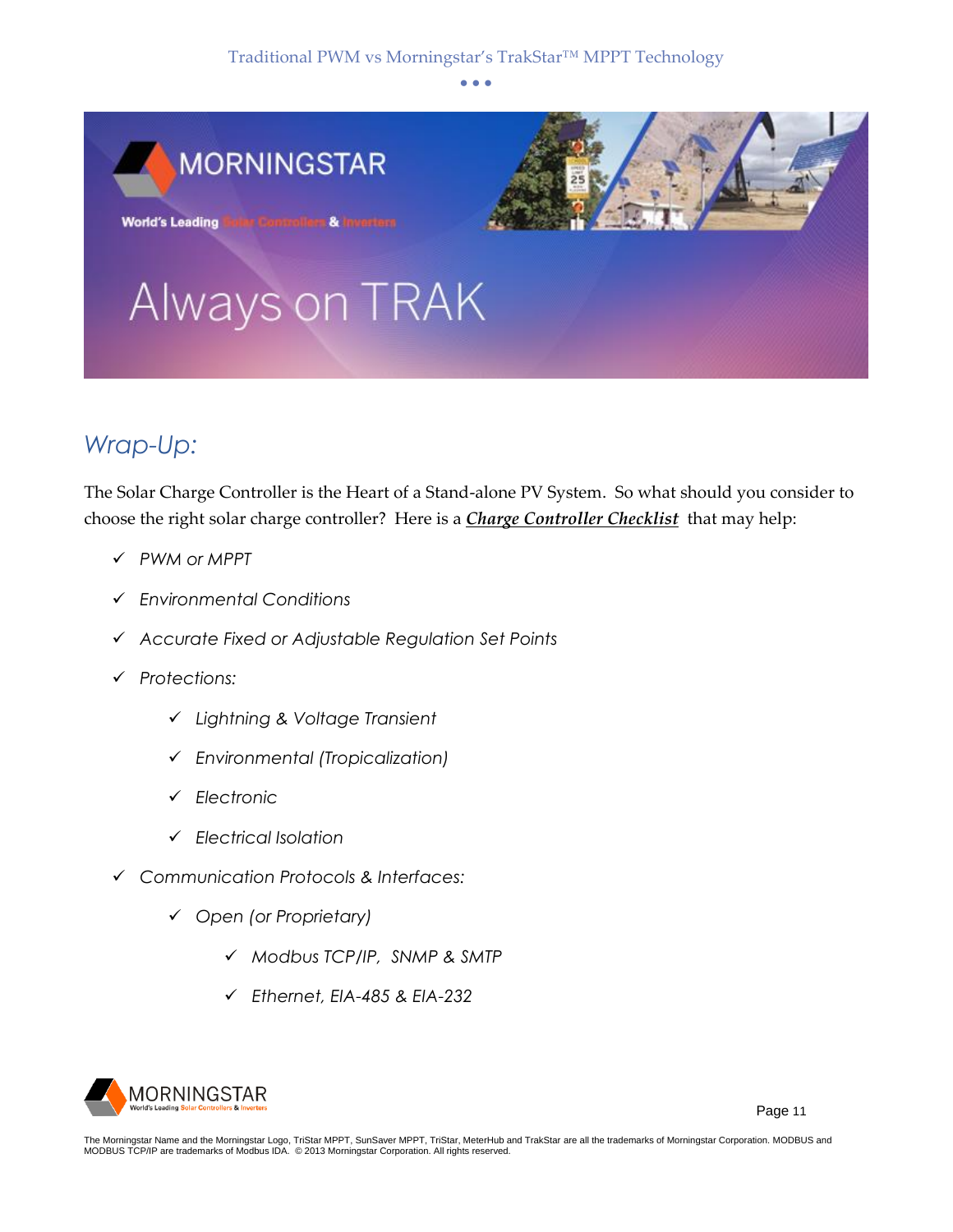- ✓ *Self-Diagnostic Capabilities*
- ✓ *Information – LEDs, Meters, Alarms, Data Acquisition & Communication Ports*
- ✓ *Temperature Compensation*
- ✓ *Low Voltage Disconnect (LVD)*
- ✓ *Battery, PV & Load Status*
- ✓ *Low Self Consumption*
- ✓ *Overall Quality (Automated or Hand Production):*
	- ✓ *Operating Life (MTBF & FIT Rates)*
	- ✓ *ISO 900x*
	- ✓ *Certifications: CE, UL, Class 1 Division 2, FCC Class B Part 15, etc…*
	- ✓ *5 Year Warranty*
	- ✓ *Proven Track Record*
- ✓ *Ease of Use:*
	- ✓ *Large Wire Terminals*
	- ✓ *Clear Product Labels*
	- ✓ *User Friendly Documentation*
- ✓ *Commercial:*
	- ✓ *Delivery Time*
	- ✓ *Inventory Levels*
	- ✓ *Variety*
	- ✓ *Post-Sales Support*
	- ✓ *Technical Support*



Page 12